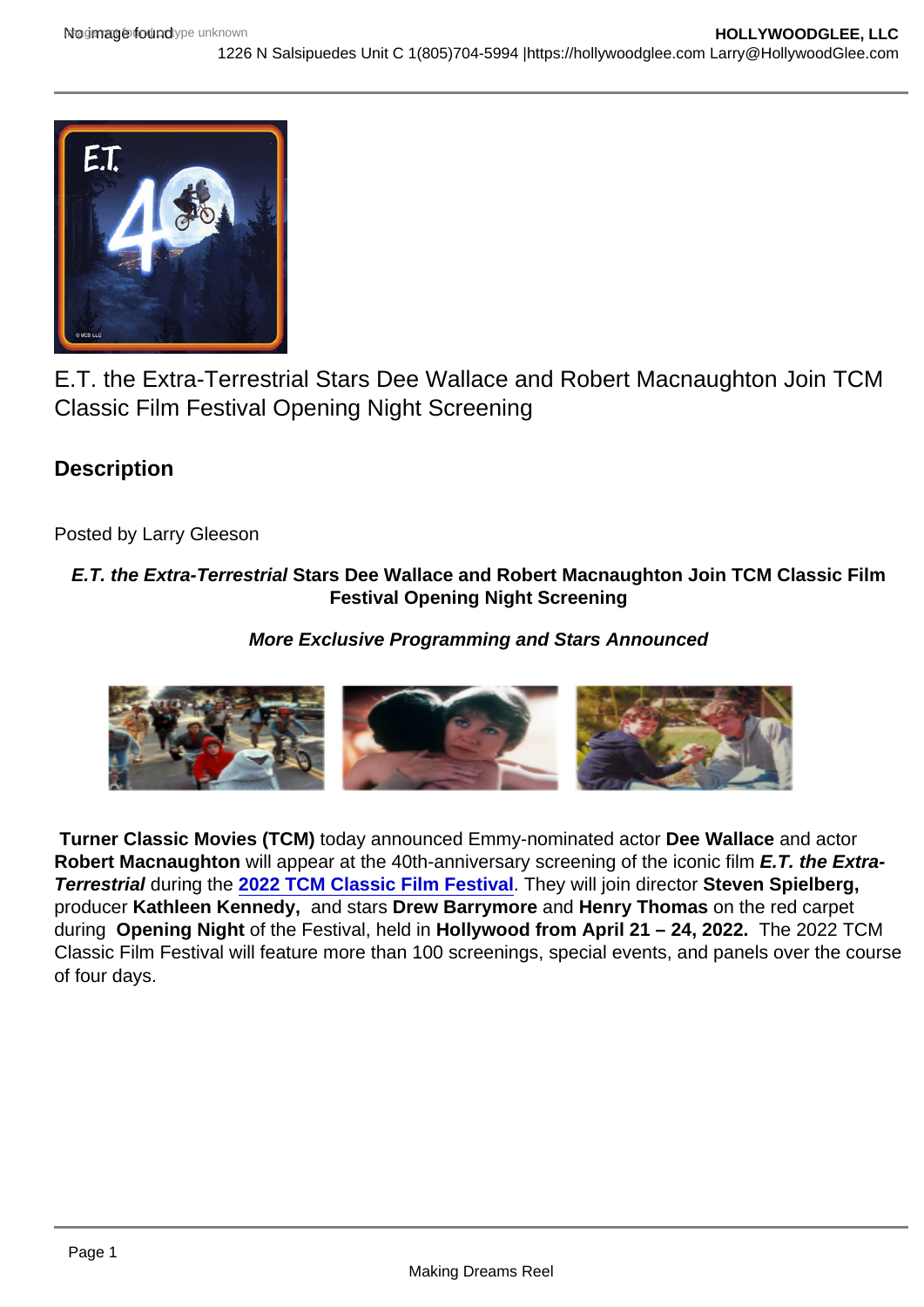As a special treat for fans, the TCM Classic Film Festival will also feature a live script read of the 1958 B movie I Married a Monster from Outer Space , presented by TCM Underground and SF Sketchfest, on Sunday, April 24. The cast will include Dana Gould, Charlene deGuzman, David Koechner, Laraine Newman, Jonah Ray, Eban Schletter, Janet Varney, and Baron Vaughn.

Plus, director and choreographer Adam Shankman will appear at the screening of The Gay Divorcée on Friday, April 22, to discuss the 1934 Fred Astaire and Ginger Rogers film.

Festival passes for the annual event are [currently on sale](https://filmfestival.tcm.com/attend/) .

TCM recently updated the health protocols and safety measures for the event. Get the latest guidelines here: [tcm.com/festival.](http://tcm.com/festival)

About the 2022 TCM Classic Film Festival

Movie lovers from around the globe will descend on Hollywood for the 13<sup>th</sup> edition of the TCM Classic Film Festival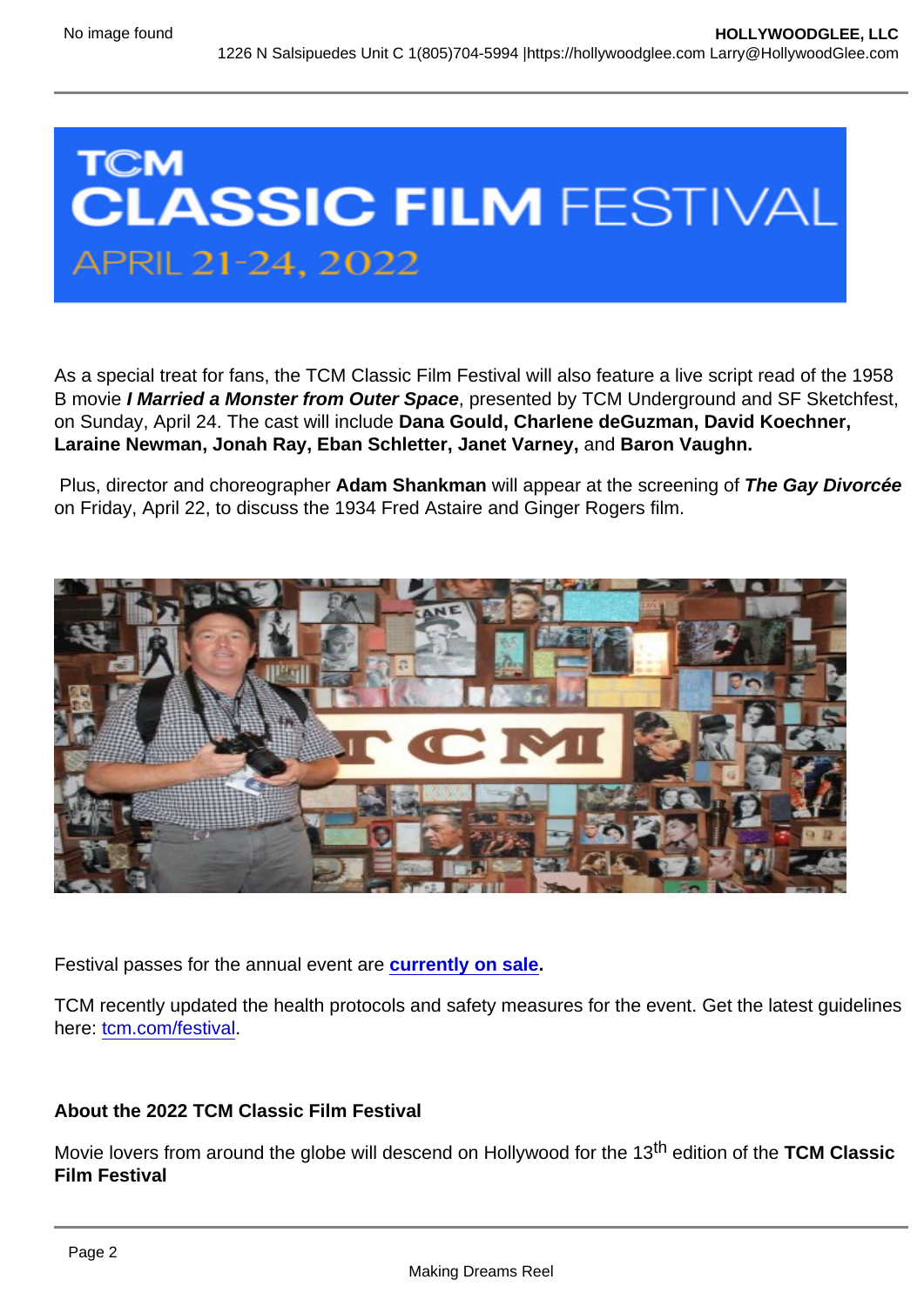. The 2022 Festival will take place Thursday, April 21 – Sunday, April 24, 2022. Over four packed days and nights, attendees will be treated to an extensive lineup of great movies, appearances by legendary stars and filmmakers, fascinating presentations and panel discussions, special events and more.

TCM Primetime host Ben Mankiewicz will serve as official host of the TCM Classic Film Festival. The Festival's official hotel and central gathering point will be The Hollywood Roosevelt Hotel , which has a longstanding role in movie history and was the site of the first Academy Awards® ceremony. Screenings and events during the Festival will be held at the TCL Chinese Theatre IMAX ®, the TCL Chinese 6 Theatres , the Hollywood Legion Theater at Post 43 , and the El Capitan Theatre . For the latest news and information, follow us on social at #TCMFF.

This year's theme is "All Together Now: Back to the Big Screen." In 2022, reunite with fellow fans, the movies, the memories, the stars, and the glamour. It's all back live and in person, just as it should be and where it all began in Hollywood. From high school reunions to homecomings, TCM will celebrate milestones from the past as we look forward to making new memories together.

## (News release from Maggie

**Category** 

- 1. Film Festival
- 2. TCM Classic Film Festival

Tags

- 1. Adam Shankman
- 2. Baron Vaughn
- 3. Ben Mankiewicz
- 4. Charlene deGuzman
- 5. Dana Gould
- 6. David Koechner
- 7. Dee Wallace
- 8. Drew Barrymore
- 9. Eban Schletter
- 10. Henry Thomas
- 11. Janet Varney
- 12. Jonah Ray
- 13. Kathleen Kennedy